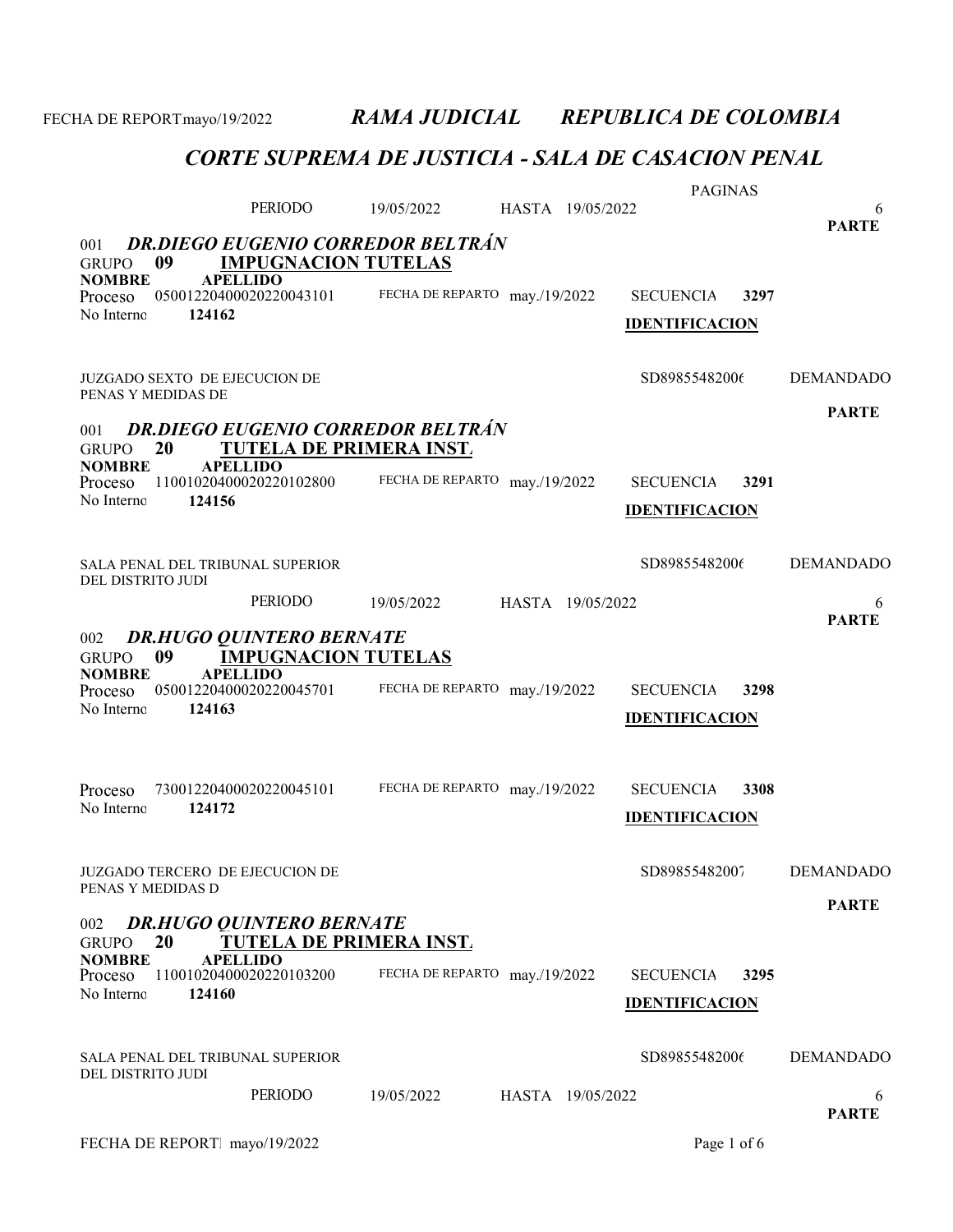| <b>DR.GERSON CHAVERRA CASTRO</b><br>003<br><b>IMPUGNACION TUTELAS</b><br>09<br><b>GRUPO</b>                                                                                          |                                | <b>PAGINAS</b>                                    |                                  |
|--------------------------------------------------------------------------------------------------------------------------------------------------------------------------------------|--------------------------------|---------------------------------------------------|----------------------------------|
| <b>NOMBRE</b><br><b>APELLIDO</b><br>11001220400020220168601<br>Proceso<br>No Interno<br>124166                                                                                       | FECHA DE REPARTO may./19/2022  | <b>SECUENCIA</b><br>3301<br><b>IDENTIFICACION</b> |                                  |
| Proceso<br>85001220800020220008501<br>No Interno<br>124173                                                                                                                           | FECHA DE REPARTO may./19/2022  | <b>SECUENCIA</b><br>3309<br><b>IDENTIFICACION</b> |                                  |
| JUZGADO PRIMERO PENAL DEL CIRCUITO<br>ESPECIALIZADO D                                                                                                                                |                                | SD89855482007                                     | <b>DEMANDADO</b>                 |
| <b>DR.GERSON CHAVERRA CASTRO</b><br>003<br><b>CASACION</b><br><b>GRUPO</b><br>14                                                                                                     |                                |                                                   | <b>PARTE</b>                     |
| <b>NOMBRE</b><br><b>APELLIDO</b><br>13001310400320180001601<br>Proceso<br>No Interno<br>61608                                                                                        | FECHA DE REPARTO may./19/2022  | <b>SECUENCIA</b><br>3286<br><b>IDENTIFICACION</b> |                                  |
| Proceso<br>23001600883620170031201<br>61610<br>No Interno                                                                                                                            | FECHA DE REPARTO may./19/2022  | 3288<br><b>SECUENCIA</b><br><b>IDENTIFICACION</b> |                                  |
| ARMANDO PEREZ RAMIREZ                                                                                                                                                                |                                | SD89855482005                                     | <b>DEMANDADO</b><br><b>PARTE</b> |
| <b>DR.GERSON CHAVERRA CASTRO</b><br>003<br>20<br><b>TUTELA DE PRIMERA INST.</b><br><b>GRUPO</b>                                                                                      |                                |                                                   |                                  |
| <b>APELLIDO</b><br><b>NOMBRE</b><br>11001020400020220102900<br>Proceso<br>No Interno<br>124157                                                                                       | FECHA DE REPARTO may./19/2022  | <b>SECUENCIA</b><br>3292<br><b>IDENTIFICACION</b> |                                  |
| SALA DE CASACION LABORAL DE LA<br><b>CORTE SUPREMA DE JU</b>                                                                                                                         |                                | SD89855482006                                     | <b>DEMANDADO</b>                 |
| <b>PERIODO</b>                                                                                                                                                                       | 19/05/2022<br>HASTA 19/05/2022 |                                                   | 6<br><b>PARTE</b>                |
| DR.FABIO OSPITIA GARZÓN<br>004<br>09<br><b>IMPUGNACION TUTELAS</b><br><b>GRUPO</b><br><b>NOMBRE</b><br><b>APELLIDO</b><br>11001220400020220144601<br>Proceso<br>No Interno<br>124165 | FECHA DE REPARTO may./19/2022  | <b>SECUENCIA</b><br>3300<br><b>IDENTIFICACION</b> |                                  |
| JUZGADO 23 DE EJECUCON DE PENAS Y<br><b>MEDIDAS DE SEGUR</b>                                                                                                                         |                                | SD89855482006                                     | <b>DEMANDADO</b>                 |
| PERIODO                                                                                                                                                                              | 19/05/2022<br>HASTA 19/05/2022 |                                                   | 6                                |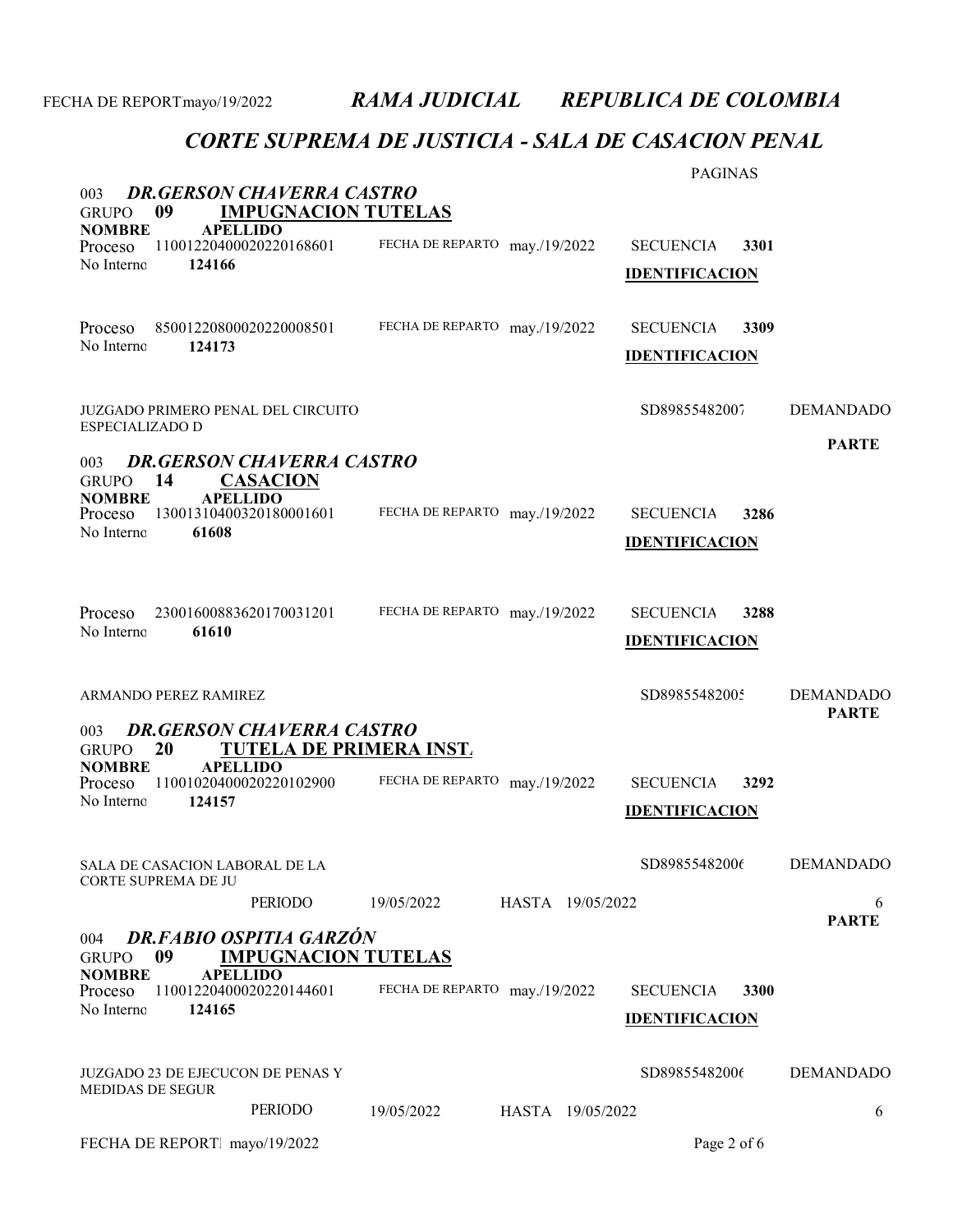| <b>DR.LUIS ANTONIO HERNANDEZ BARBOSA</b><br>005<br><b>SEGUNDA INSTANCIA-SENT</b><br>05<br><b>GRUPO</b>                                                                   |                                | <b>PAGINAS</b>                                    | <b>PARTE</b>                     |  |  |
|--------------------------------------------------------------------------------------------------------------------------------------------------------------------------|--------------------------------|---------------------------------------------------|----------------------------------|--|--|
| <b>NOMBRE</b><br><b>APELLIDO</b><br>11001600000020180246502<br>Proceso<br>61605<br>No Interno                                                                            | FECHA DE REPARTO may./19/2022  | <b>SECUENCIA</b><br>3283<br><b>IDENTIFICACION</b> |                                  |  |  |
| <b>ADOLFO NIEBLES TORRES</b><br><b>DR.LUIS ANTONIO HERNANDEZ BARBOSA</b><br>005                                                                                          |                                | SD89855482005                                     | <b>DEMANDADO</b><br><b>PARTE</b> |  |  |
| <b>IMPUGNACION TUTELAS</b><br>09<br><b>GRUPO</b><br><b>NOMBRE</b><br><b>APELLIDO</b><br>41001220400020220009801<br>Proceso<br>No Interno<br>124169                       | FECHA DE REPARTO may./19/2022  | <b>SECUENCIA</b><br>3304<br><b>IDENTIFICACION</b> |                                  |  |  |
| JUZGADO CUARTO PENAL DEL CIRCUITO<br>CON FUNCION DE C                                                                                                                    |                                | SD89855482006                                     | <b>DEMANDADO</b>                 |  |  |
| <b>DR.LUIS ANTONIO HERNANDEZ BARBOSA</b><br>005                                                                                                                          |                                |                                                   | <b>PARTE</b>                     |  |  |
| 14<br><b>CASACION</b><br><b>GRUPO</b><br><b>APELLIDO</b><br><b>NOMBRE</b><br>05001600020620190938101<br>Proceso<br>No Interno<br>61604                                   | FECHA DE REPARTO may./19/2022  | <b>SECUENCIA</b><br>3282<br><b>IDENTIFICACION</b> |                                  |  |  |
| YEISON RAFAEL DURAN MONTENEGRO<br><b>PERIODO</b>                                                                                                                         | HASTA 19/05/2022<br>19/05/2022 | SD89855482005                                     | <b>DEMANDADO</b><br>6            |  |  |
| <b>PARTE</b><br>DRA.MYRIAM AVILA ROLDAN<br>006<br>09<br><b>IMPUGNACION TUTELAS</b><br><b>GRUPO</b>                                                                       |                                |                                                   |                                  |  |  |
| <b>APELLIDO</b><br><b>NOMBRE</b><br>11001222000020220011101<br>Proceso<br>No Interno<br>124167                                                                           | FECHA DE REPARTO may./19/2022  | <b>SECUENCIA</b><br>3302<br><b>IDENTIFICACION</b> |                                  |  |  |
| FISCALIA 43 ESPECIALIZADA DE<br>EXTINCION DEL DERECHO                                                                                                                    |                                | SD89855482006                                     | <b>DEMANDADO</b>                 |  |  |
| DRA.MYRIAM AVILA ROLDAN<br>006<br><b>CASACION</b><br>14<br><b>GRUPO</b><br><b>APELLIDO</b><br><b>NOMBRE</b><br>23162310400120190008901<br>Proceso<br>No Interno<br>61611 | FECHA DE REPARTO may./19/2022  | <b>SECUENCIA</b><br>3289<br><b>IDENTIFICACION</b> | <b>PARTE</b>                     |  |  |
| ALVARO DEL CRISTO PINEDA NARANJO                                                                                                                                         |                                | SD89855482005                                     | <b>DEMANDADO</b>                 |  |  |
| FECHA DE REPORT mayo/19/2022                                                                                                                                             |                                | Page 3 of 6                                       |                                  |  |  |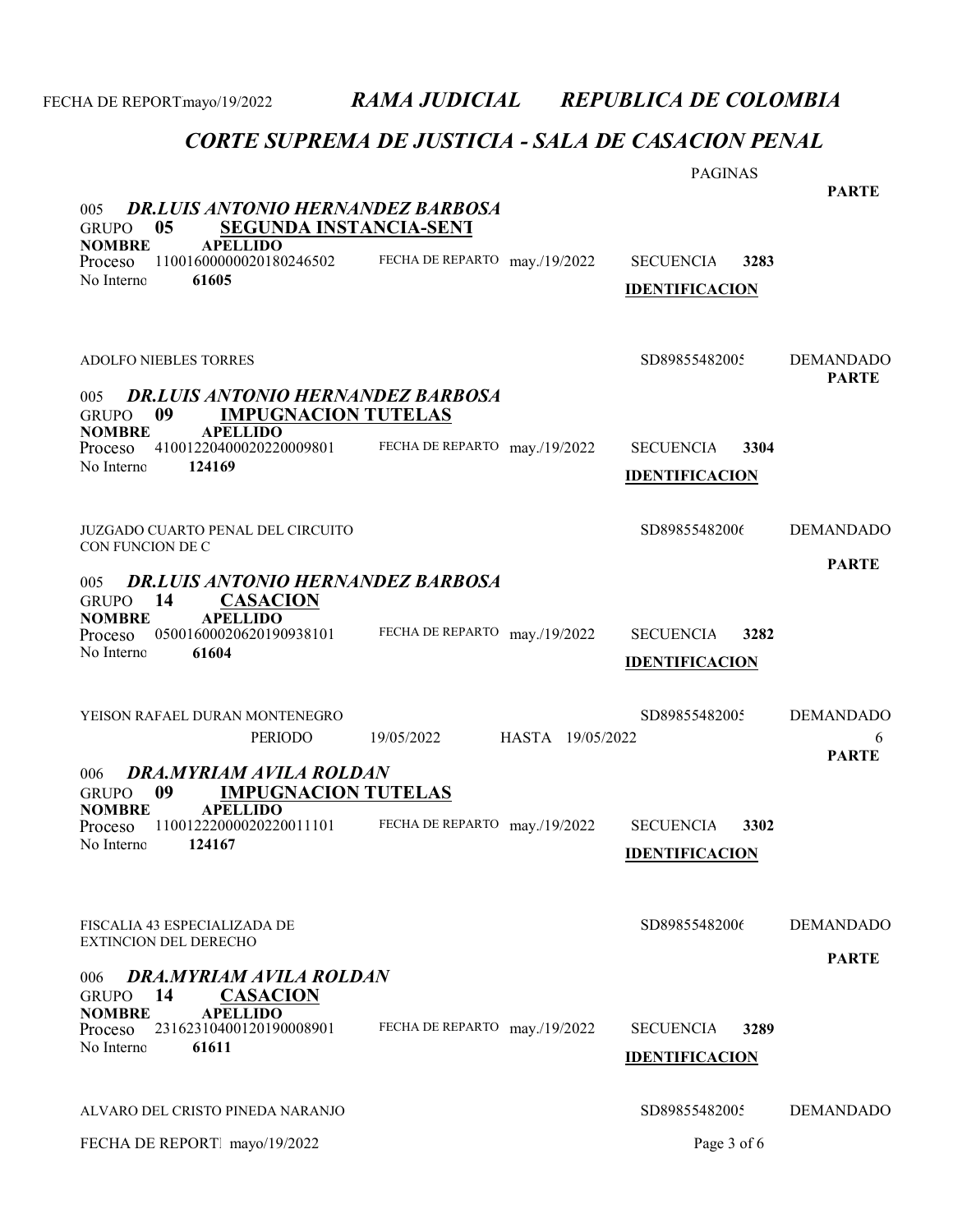|                                                                                                                                                                                                     |                                | <b>PAGINAS</b>                                    | <b>PARTE</b>                     |
|-----------------------------------------------------------------------------------------------------------------------------------------------------------------------------------------------------|--------------------------------|---------------------------------------------------|----------------------------------|
| <b>DRA.MYRIAM AVILA ROLDAN</b><br>006<br><b>TUTELA DE PRIMERA INST.</b><br>20<br><b>GRUPO</b><br><b>NOMBRE</b><br><b>APELLIDO</b><br>11001020400020220103000<br>Proceso<br>No Interno<br>124158     | FECHA DE REPARTO may./19/2022  | <b>SECUENCIA</b><br>3293                          |                                  |
| <b>SALA UNICA DEL TRIBUNAL SUPERIOR</b><br>DEL DISTRITO JUDI<br><b>PERIODO</b>                                                                                                                      | 19/05/2022<br>HASTA 19/05/2022 | <b>IDENTIFICACION</b><br>SD89855482006            | <b>DEMANDADO</b><br>6            |
| <b>DR.JOSE FRANCISCO ACUÑA VIZCAYA</b><br>007<br>09<br><b>IMPUGNACION TUTELAS</b><br><b>GRUPO</b><br><b>APELLIDO</b><br><b>NOMBRE</b><br>11001020500020220048502<br>Proceso<br>No Interno<br>124164 | FECHA DE REPARTO may./19/2022  | <b>SECUENCIA</b><br>3299<br><b>IDENTIFICACION</b> | <b>PARTE</b>                     |
| <b>EMBAJADA DE LOS EASTADOS UNIDOS</b><br><b>EN COLOMBIA</b><br><b>DR.JOSE FRANCISCO ACUÑA VIZCAYA</b><br>007                                                                                       |                                | SD89855482006                                     | <b>DEMANDADO</b><br><b>PARTE</b> |
| 14<br><b>CASACION</b><br><b>GRUPO</b><br><b>NOMBRE</b><br><b>APELLIDO</b><br>11001600000020210081001<br>Proceso<br>No Interno<br>61607                                                              | FECHA DE REPARTO may./19/2022  | <b>SECUENCIA</b><br>3285<br><b>IDENTIFICACION</b> |                                  |
| ALEXANDER JACOBO SARRIA<br>DR.JOSE FRANCISCO ACUÑA VIZCAYA<br>007<br><b>TUTELA DE PRIMERA INST.</b><br>20<br><b>GRUPO</b>                                                                           |                                | SD89855482005                                     | <b>DEMANDADO</b><br><b>PARTE</b> |
| <b>NOMBRE</b><br><b>APELLIDO</b><br>11001020400020220103300<br>Proceso<br>No Interno<br>124161                                                                                                      | FECHA DE REPARTO may./19/2022  | <b>SECUENCIA</b><br>3296<br><b>IDENTIFICACION</b> |                                  |
| SALA PENAL DEL TRIBUNAL SUPERIOR<br>DEL DISTRITO JUDI                                                                                                                                               |                                | SD89855482006                                     | <b>DEMANDADO</b>                 |
| <b>DR.JOSE FRANCISCO ACUÑA VIZCAYA</b><br>007<br><b>SEGUNDAS INSTANCIAS DE</b><br>44<br><b>GRUPO</b><br><b>NOMBRE</b><br><b>APELLIDO</b>                                                            | FECHA DE REPARTO may./19/2022  |                                                   | <b>PARTE</b>                     |
| 18001600000020150004202<br>Proceso<br>No Interno<br>61609                                                                                                                                           |                                | <b>SECUENCIA</b><br>3287<br><b>IDENTIFICACION</b> |                                  |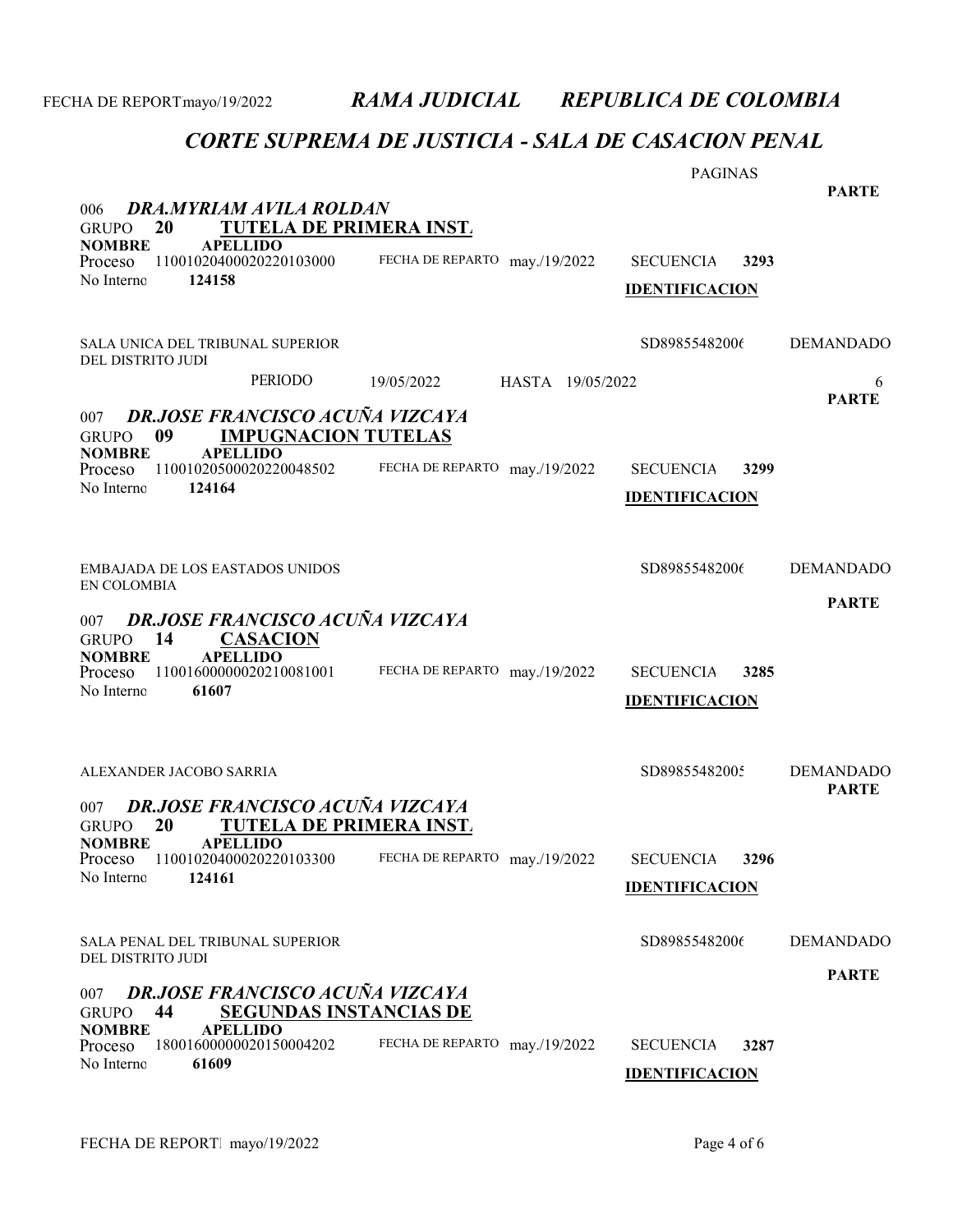| VICTOR ISIDRO RAMIREZ LOAIZA<br>008<br>09<br><b>GRUPO</b><br><b>NOMBRE</b>                                                              | <b>PERIODO</b><br><b>DRA.PATRICIA SALAZAR CUELLAR</b><br><b>IMPUGNACION TUTELAS</b><br><b>APELLIDO</b> | 19/05/2022                                             | HASTA 19/05/2022 | <b>PAGINAS</b><br>17654434                |      | <b>DEMANDADO</b><br>6<br><b>PARTE</b> |
|-----------------------------------------------------------------------------------------------------------------------------------------|--------------------------------------------------------------------------------------------------------|--------------------------------------------------------|------------------|-------------------------------------------|------|---------------------------------------|
| Proceso<br>No Interno<br>124170                                                                                                         | 41001220400020220010501                                                                                | FECHA DE REPARTO may./19/2022                          |                  | <b>SECUENCIA</b><br><b>IDENTIFICACION</b> | 3305 |                                       |
| FISCALIA 29 SECCIONAL DE NEIVA<br>008<br>12<br><b>GRUPO</b>                                                                             | <b>DRA.PATRICIA SALAZAR CUELLAR</b><br><b>EXTRADICIONES</b>                                            |                                                        |                  | SD89855482006                             |      | <b>DEMANDADO</b><br><b>PARTE</b>      |
| <b>NOMBRE</b><br>Proceso<br>No Interno<br>61602                                                                                         | <b>APELLIDO</b><br>11001020400020220102500                                                             | FECHA DE REPARTO may./19/2022                          |                  | <b>SECUENCIA</b><br><b>IDENTIFICACION</b> | 3280 |                                       |
| Proceso<br>No Interno<br>61603                                                                                                          | 11001020400020220102600                                                                                | FECHA DE REPARTO may./19/2022                          |                  | <b>SECUENCIA</b><br><b>IDENTIFICACION</b> | 3281 |                                       |
| <b>JUAN ALBERTO CHERE</b><br>008<br>20<br><b>GRUPO</b><br><b>NOMBRE</b>                                                                 | DRA.PATRICIA SALAZAR CUELLAR<br><b>TUTELA DE PRIMERA INST.</b><br><b>APELLIDO</b>                      |                                                        |                  | 23211816                                  |      | <b>DEMANDADO</b><br><b>PARTE</b>      |
| Proceso<br>No Interno<br>124155                                                                                                         | 11001020400020220102700                                                                                | FECHA DE REPARTO may./19/2022                          |                  | <b>SECUENCIA</b><br><b>IDENTIFICACION</b> | 3290 |                                       |
| SALA DE CASACION LABORAL DE LA<br><b>CORTE SUPREMA DE JU</b><br>008 DRA.PATRICIA SALAZAR CUELLAR<br>42<br><b>GRUPO</b><br><b>NOMBRE</b> | <b>IMPUGNACIONES ESPECIAL</b><br><b>APELLIDO</b>                                                       |                                                        |                  | SD89855482006                             |      | <b>DEMANDADO</b><br><b>PARTE</b>      |
| Proceso<br>No Interno<br>61606                                                                                                          | 11001600000020190318701                                                                                | FECHA DE REPARTO may./19/2022                          |                  | <b>SECUENCIA</b><br><b>IDENTIFICACION</b> | 3284 |                                       |
| GINA ALEXANDRA GALVEZ GONZALEZ<br>009<br><b>GRUPO</b><br>09<br><b>NOMBRE</b>                                                            | <b>PERIODO</b><br><b>IMPUGNACION TUTELAS</b><br><b>APELLIDO</b>                                        | 19/05/2022<br><b>DR.FERNANDO LEON BOLAÑOS PALACIOS</b> | HASTA 19/05/2022 | SD89855482005                             |      | <b>DEMANDADO</b><br>6<br><b>PARTE</b> |